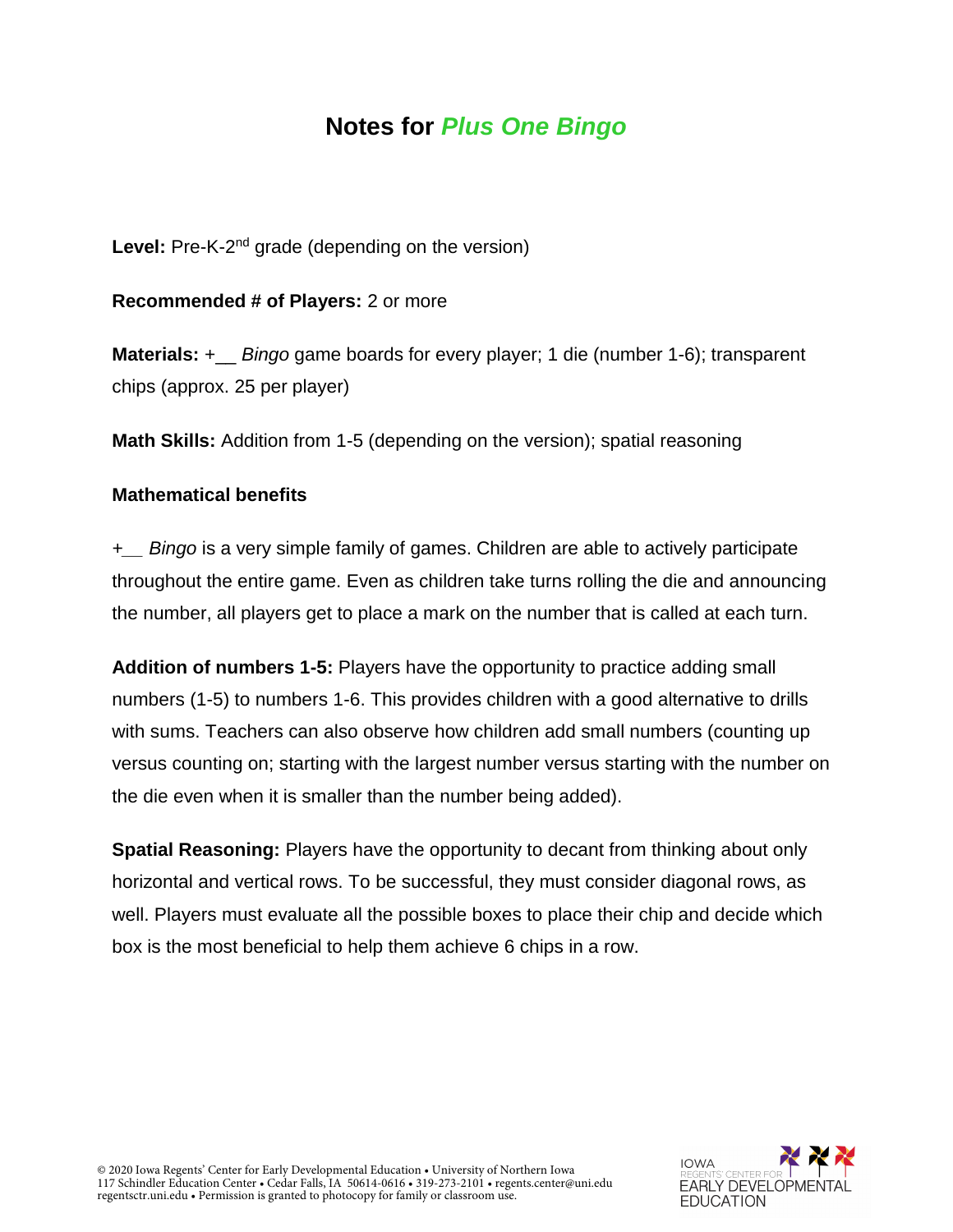#### **+ 1 Bingo**

**Materials:** Enough *+ 1 Bingo* game boards for every player; 1 die (number 1-6); about 25 transparent chips for each player

**Objective:** To be the first person to get 6 chips in a row vertically, horizontally, or diagonally.

#### **To Play:**

- 1. Players decide who will go first.
- 2. Players take turns rolling the die, adding 1 to the number rolled, and announcing the answer.
- 3. All players with that number on their board cover it up with a chip. Players may only cover one number on each turn, even if their board has more than one of the number that is called.



4. The first person to have six chips in a row is the winner.

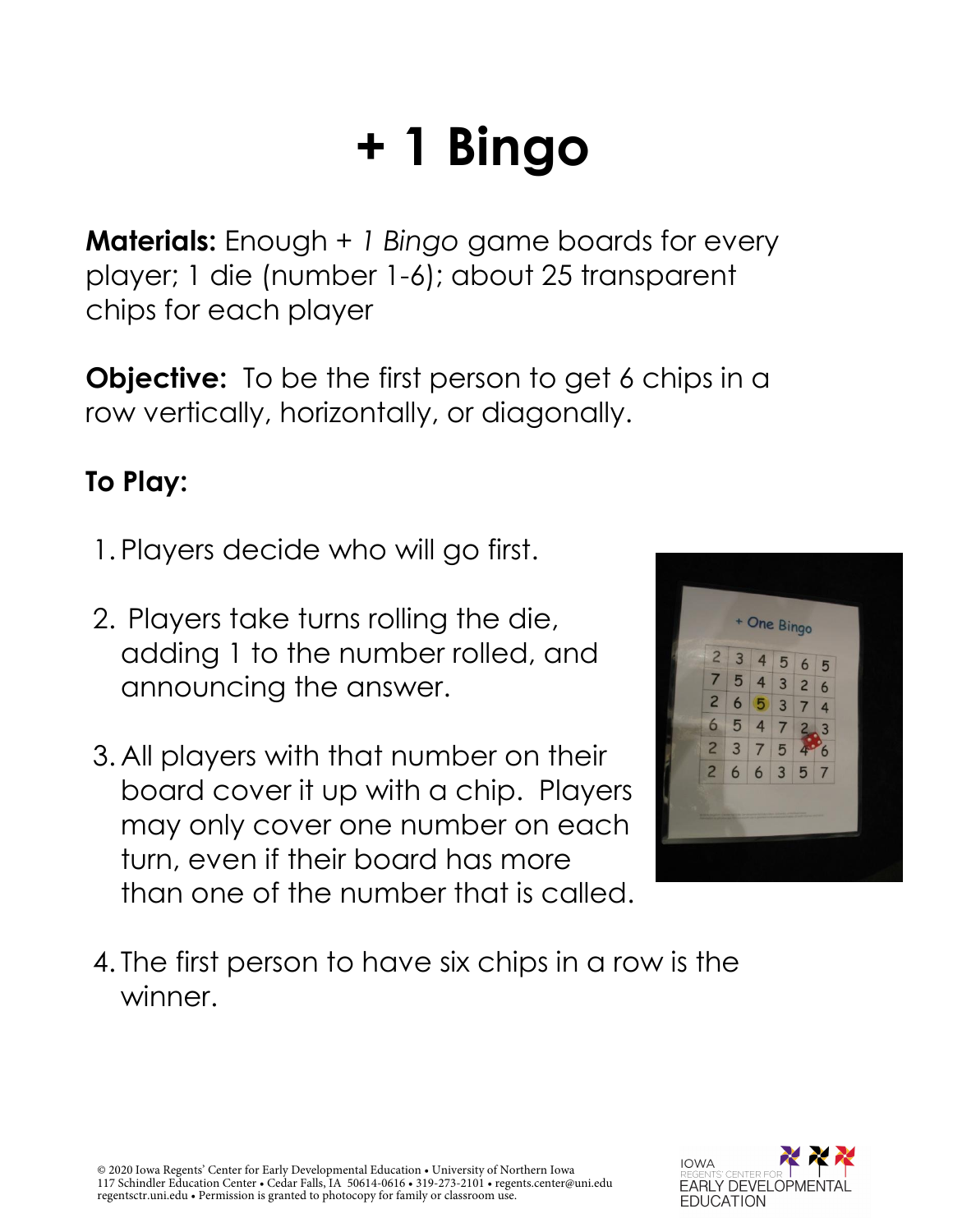| 7 <sup>1</sup> |                |   | 4 2 6                                                      | $2 \mid$   | $\overline{6}$ |
|----------------|----------------|---|------------------------------------------------------------|------------|----------------|
|                | 2 7            | 6 | 4                                                          | $7 \mid 3$ |                |
|                | 5 3 5 2 5      |   |                                                            |            | $\vert 7$      |
| $\overline{4}$ | $\overline{2}$ |   | $\begin{array}{ c c c c c }\n3 & 7 \\ \hline\n\end{array}$ | 5          | 6              |
| 7 <sup>1</sup> | 3 <sup>1</sup> | 6 | 4                                                          | 5          | $\overline{4}$ |
| 3              | 4              | 6 | $3 \mid$                                                   | 6          | $\overline{c}$ |

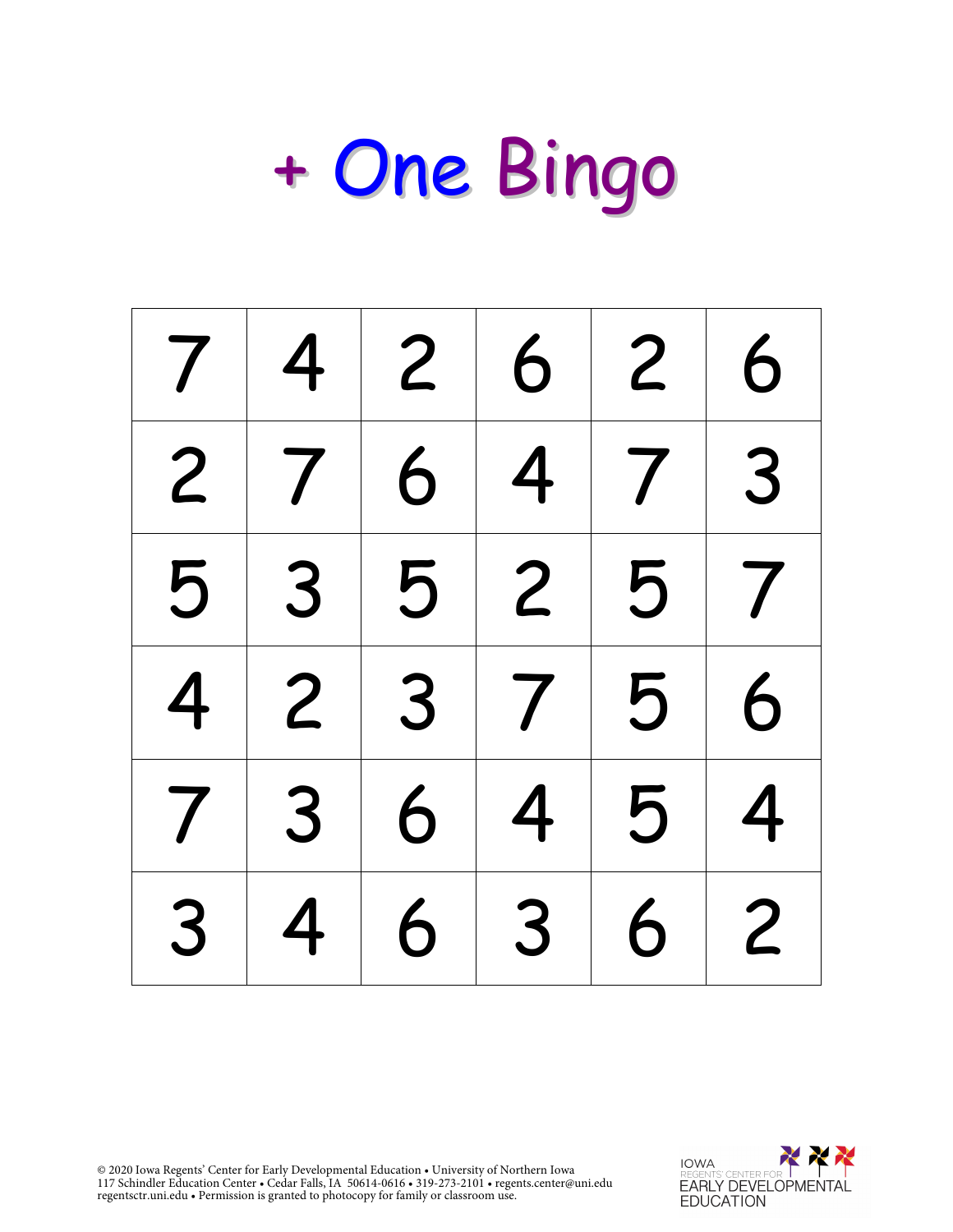|                | $7 \mid 3$     | 5 <sup>2</sup>         | 6              | 4               | $\overline{c}$ |
|----------------|----------------|------------------------|----------------|-----------------|----------------|
| $\overline{4}$ |                | $6 \mid 2$             |                | 7 5             |                |
| $\overline{2}$ | $\overline{4}$ | $\mid 7 \mid 3 \mid$   |                | $\vert 6 \vert$ | $\overline{4}$ |
| 5              |                | $3 \mid 2 \mid 7 \mid$ |                | 4 <sup>1</sup>  | 6              |
| 7 <sup>1</sup> | 5              | $\overline{4}$         | 6 <sup>1</sup> | $2 \mid 3$      |                |
| $\overline{2}$ | 7 <sup>1</sup> | 5                      | 3 <sup>1</sup> | 6               | 4              |

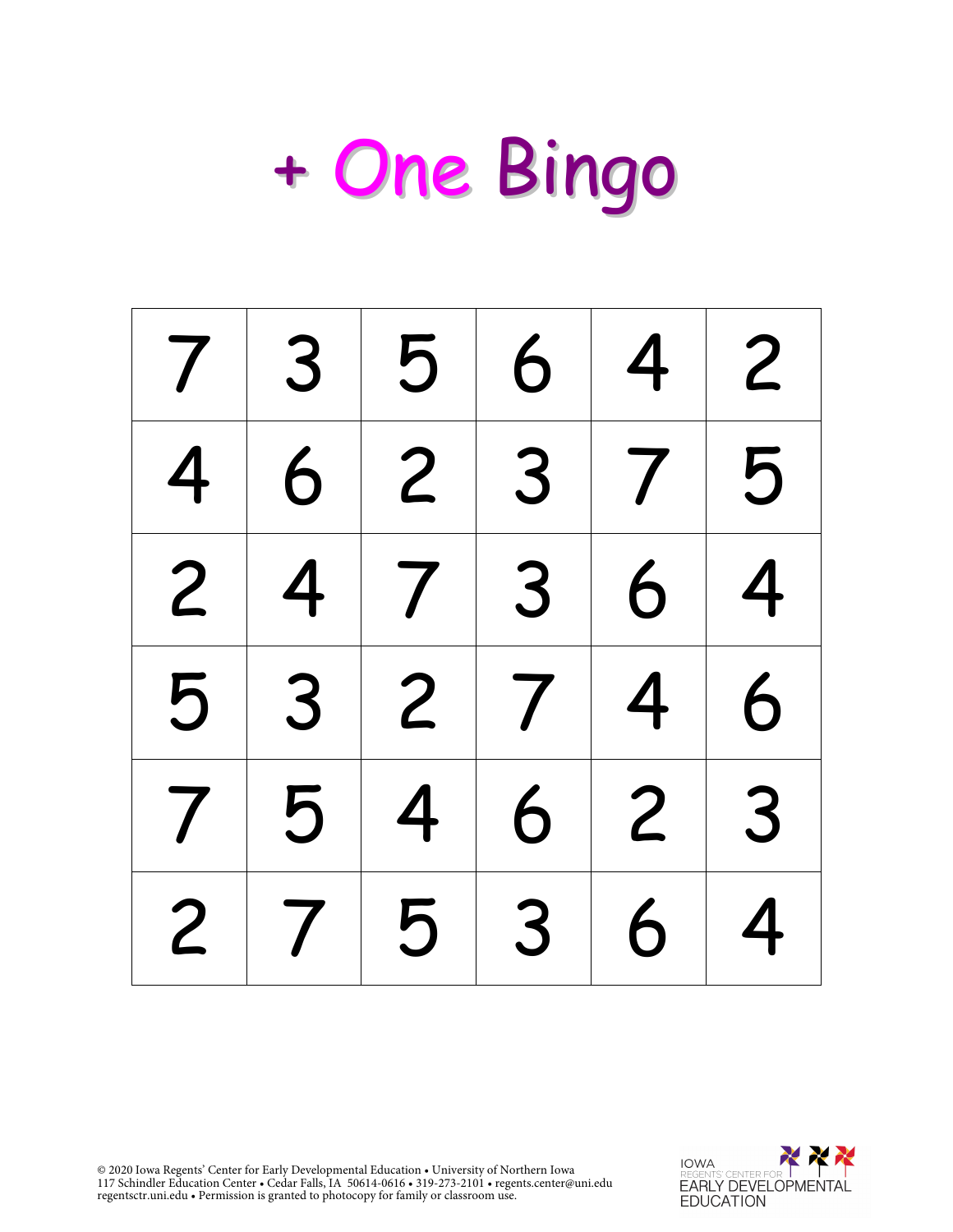| $\overline{2}$ | 3 | $\overline{4}$ | 5              | 6              | 5                   |
|----------------|---|----------------|----------------|----------------|---------------------|
| $\overline{7}$ | 5 | $\overline{4}$ | 3              | $\overline{2}$ | 6                   |
| 2 <sup>1</sup> | 6 |                | 3 <sup>1</sup> | 7 <sup>1</sup> | $\overline{4}$      |
| 6              | 5 | $\overline{4}$ |                | $7 2 3$        |                     |
| $\overline{2}$ | 3 | $\overline{7}$ | 5              | 4              | 6                   |
| $\overline{2}$ | 6 | 6              | 3              | 5              | $\overline{\prime}$ |